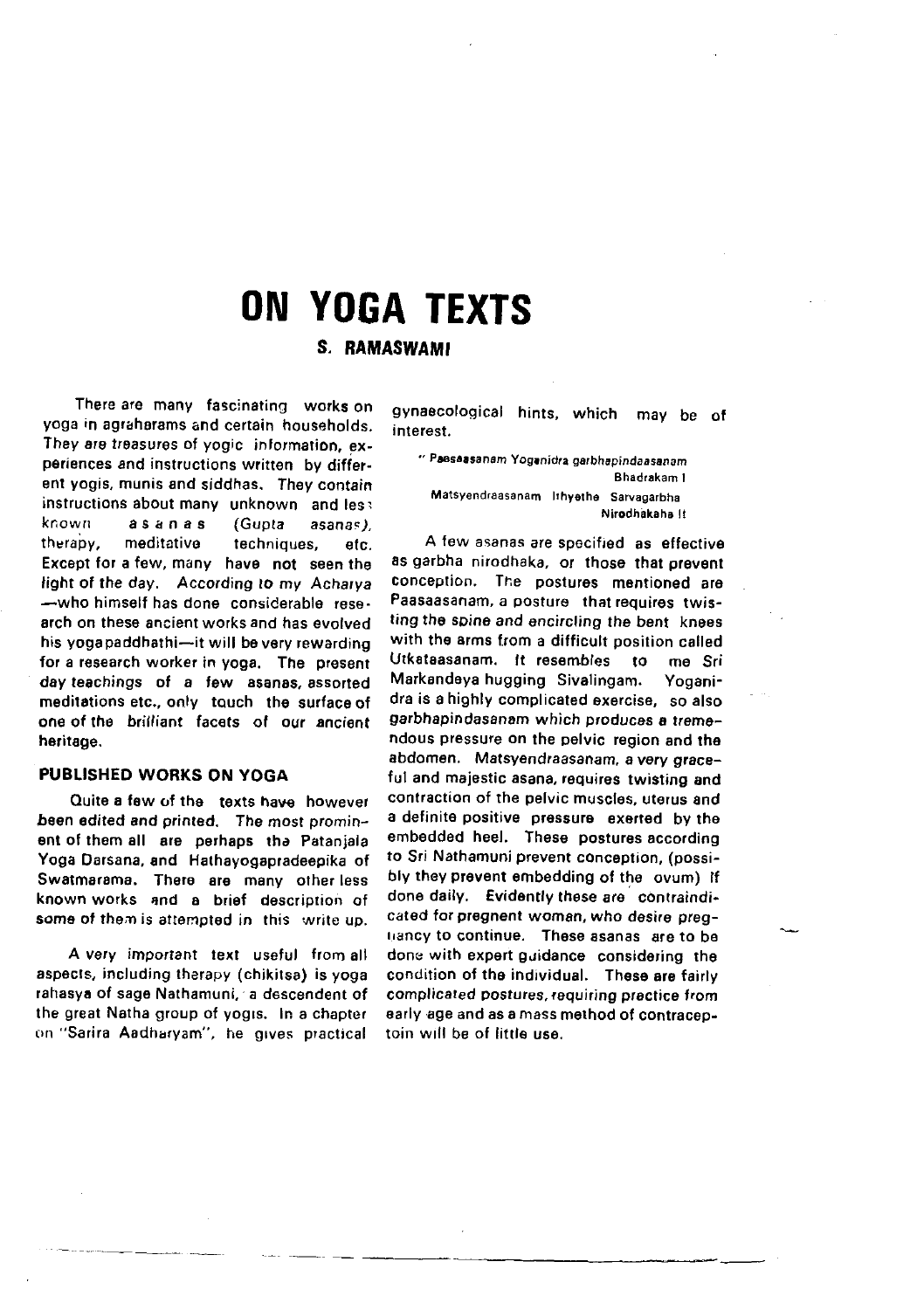Should asana practice be totally abandoned during pregnancy? No, according to Sri Nathamuni and my Acharya He has some specific postures that help the healthy growth of foetus.

" Purvataana Dwipath Baddhakona Padmachatushtayam I Sırsha Sarvaanga Pavanaayaamaihi Garbho Vivardhate II.

Parvataana, the posterior stretching posture. Baddhakona, an extension of Mahamudra. Desk posture and Padmansanam. it could be observed, help to stretch the muscles of the pelvis. the abdomen and also the low back-which is a trouble area for women carrying-and help in the progress of pregnancy. It could be observed by yoga practitioners that these postures are entirely opposed to those mentioned for garbhanirodha. A good stint of Praanayama practice (Sitali, nadisodhana, Uliavi) also is to be done by the garbhini, possibly as it helps in meeting the higher demand of oxygen and also as Pavanaabhyasa has a tranquilizing effect.

#### **HELPFUL DURING PREGNANCY**

I have seen my Acharva encourage some of his adapt students, during even in their advanced stages of pregnancy to do Headstand. It and Sarvangasanam are helpful during pregnancy as they have a preventive effect against varicose veins, oedema of the legs-common conditions during pregnancy. They also help in mildly massaging the uterine region, and also relieve pelvic congestion. Evidently these antenatal exercises cannot be started effectively after pregnancy. It will be a great boon to women if they start yoga and master the postures when they are young (preferably starting before puberty) to derive the gynaecological benefits of yoga. Later on, well, they could teach yoga to their sluggish husbands and the fun oving children too!

It has been the custom to recommend to pregnant women (barring complicated cases) to do regular household work so that childbirth could be normal and without tears. Nathamuni has this to say about normal delivery.

> Aadyam Jatera Bhagasya Vivrithihl Konam Panchakam Sitall Naadika Sudheha Sukhaprasaya Hetukaha

Firstly Jataraprayrithi the five kona Asanas (e-g. Trikona, Upavishtakona, Urdhwakona, Parsyakona, Baddhakona etc.) to be done. Then Sitali pranayama and Nadi Sodhanam should b practised to help nomral delivery. These exercises help strengthen the muscles of abdominal and perineal regions and others which help to bear down at the time of delivery.

Yoga encompasses a variety of disciplines and therapy is tertainly one of them. Many vogic texts prescribe a course of asanas and pranavama for specific ailments. but the claims of some of them appear to be somewhat exaggerated, obscure and incomolete. Further, different schools and teachers have developed their own combinations and methods making claims that raise genuine doubts among the lay public and even understandable resentment among medical men not subscribing to indigenous medicine. However, one cannot deny that there is considerable scope for dispassionate study of vogic texts, systems and practices to derive maximum benefits for modern times. One has to approach the yogic texts with full faith, at least in the initial stages as they are the works of great Rshis. And a Rshi is one who speaks the Truth.

Rishayas satya vachasaha!

Having started writing about the therapeutic approach of yoga, it may be worth while to consider the ailments that are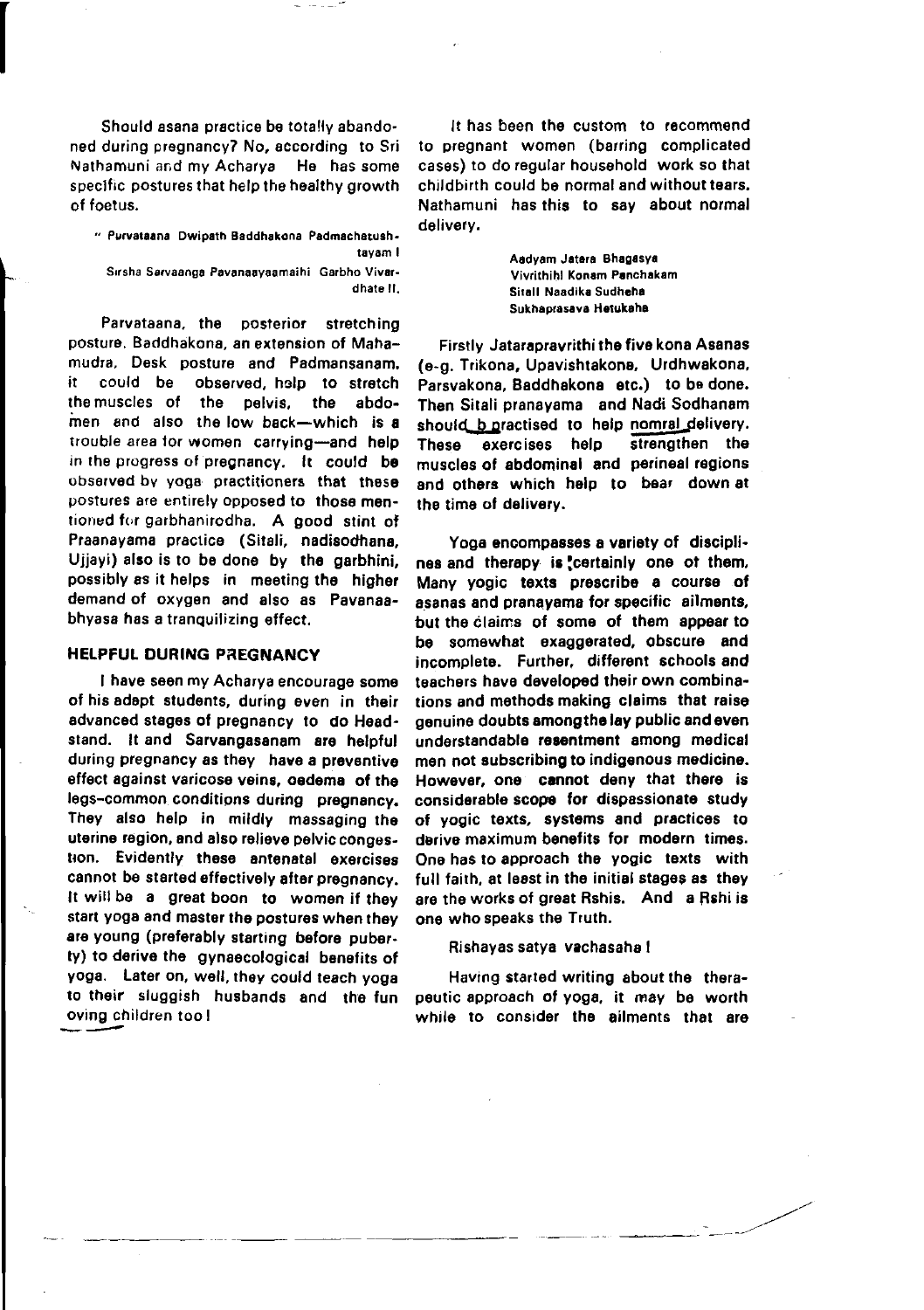supposed to respond to vogasanas and Pranavama.

1. Sirorogam-Many types of headaches. Obviously not all, but some do respond to voga, 2, Pratisyayam or Pinasayarogam-Diseases of the nose. 3. Jwaram-Fever. 4. Soolam - Shooting pain especially in the stomach. 5. Bhagadaram-Diseases of the 6. Gulma Rogam generative organs. Disease of the spleen. 7. Arsa or Guda Rogam-Disease pertaining to rectum, especially piles. 8. Swayatu-Different kinds of Inflammation. 9. Spotum-All Dermatological conditions. 10. Swasam - respiratory ailments, dyspnoea, asthma etc. 11. Chardhi -vomitting - liquids, blood and sputum 12. Akshirogam - Ailments pertaining to the eves. 12. Athisaaram - diarrhoea. 14. Kushtam-Kushta is said to be of two varieties Sweta - white and Krishna - Black. According to a school Eczema is a variation which may be dry or weeping. 15. Meharogam diseases of sex organs, - STD. 16. Murcha-Apasmaaram - loss of Epilepsy. 17. memory. 18. Nirnidra - Sleeplessness -Insommia. 19. Kampanam - Tremours. 20.  $21.$ Yakrithu - Liver Ukku - Stammering. diseases - Jaundice. 22. Hridrogam - Palpitation. Weakness of the heart.

### **AUTHENTIC WORK ON YOGA**

Further, yoga recognizes mental or psychological diseases (which are attempted to be corrected by siddhanta, yoga practice including Pranayama and dhyana). They are Kama (infatuation), krodha (anger), Bhaya (fear), Dwesha (Hatred), Lobha (greed), Vishadam (confusion), Shoka (sorrow), Asuya (intolerance), Avamaanam (guilt or loss of self - respect) Irshya (Envy) Maatsaryam (Malice).

Apart from Patanjala Yogadarsana, there are many yoga works that are published. Hathayogapradeepika which is perhaps the

most authentic and exhaustive work on Hathavoga consists of four chapters or upadesas. A detailed commentary by a sage called Brahmananda written in simple Sanskrit makes it a very useful reference work. The four Upadesas are (a) Asana (b) Kumbhaka (c) Mudras (d) Nadanusandhanam. The first three are Hathayoga and the fourth is Raiavoga in which the main practice is Nadanusandhanam. According to Brahmananda, Nadanusandahana includes the later four aspects of Patanjala Ashtanga yoga, viz. Pratvahara, dharana, dhyana and samadhi which have been treated albeit insufficiently in the earlier issue. The author also refers to many yogis who have preceded him, such as Adinatha (Sri Siva) Matsvendra, Saabara, Aanandabhairava. Chawrangee. Meena. Goraksha, Virupaksha, Bilesaya, Manthana, Bhairaya, Korantaka, Surananda, Siddhapada, Keneri, Pujyapada, Nityanatha, Niranjana, Kapali, Bindunatha, Kakachandi, Alla, Prabhudeva. Narada, apart from such yogis as Jalandharanatha and Munis as Yagnyavalkya. Special asanas or yoga treatises with the name of the various yogis are also available, For instance yoga yagnyavalkya, yoga Kurantam, Vriddha Saatapatam, Gherunda Samhita are some. Asanas bearing some of the sages, names include Vasishtasanam. Durwasasa-Kalabha iravasanam, Savanaasanam. nam Budhasanam, Marichasanam, Bharadwaiasanam, Kasyapasanam, Kaundinyasanam, etc.

The other main Hathayoga texts are Siva Samhita and Gherunda Samhita.

Yet another important source of yogic information is the Upanishads. Twenty of the 108 Upanisads, starting from Isavasya for which Sri Upanisad ~ Brahmayogin has written commentaries are termed yoga upanisads and describe different kinds of yogas. Then Svetaswatara and other major Upanisad like Chandogya, (especially Dahara vidya, Bhuma vidya) are important ones for a yoga student.